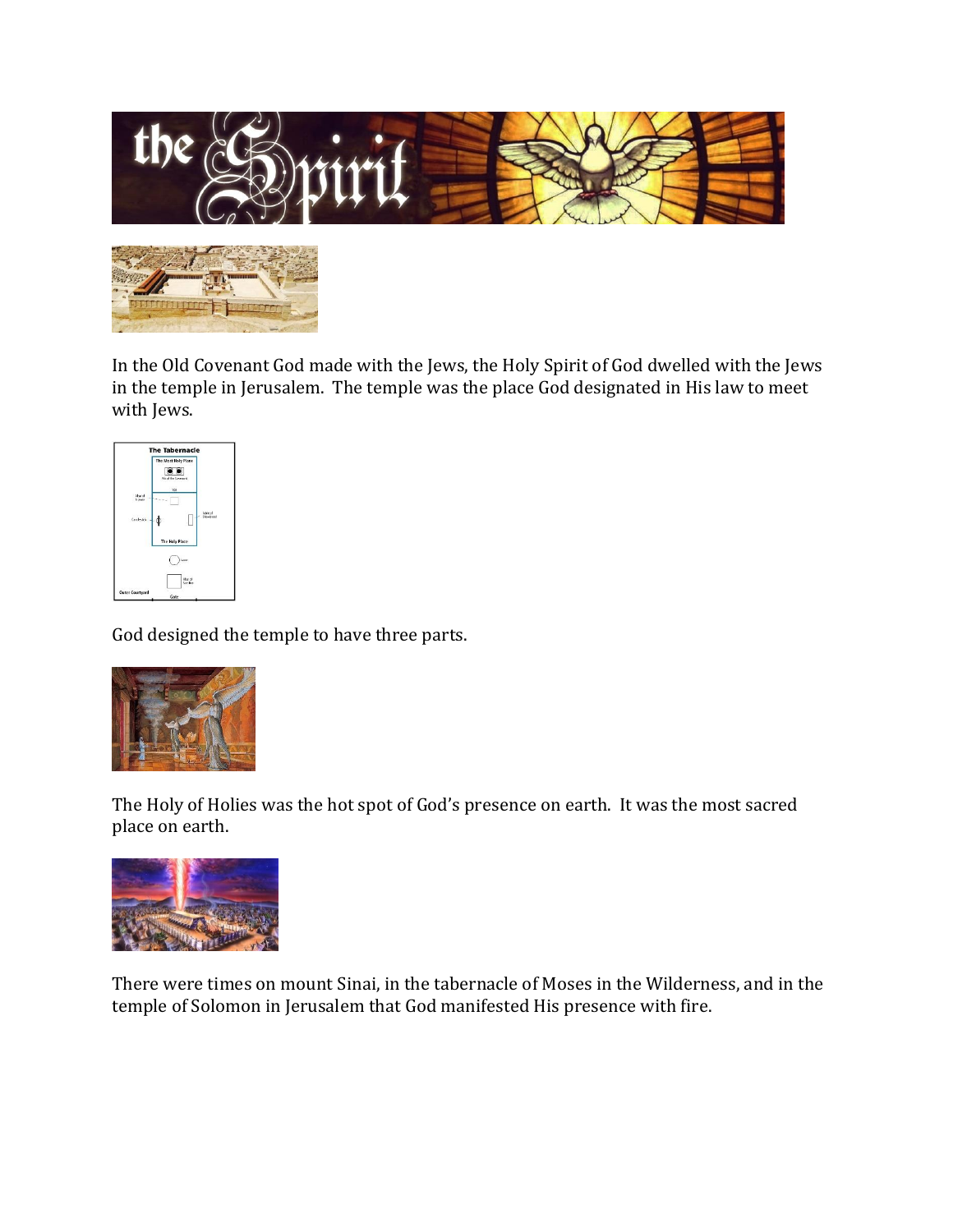

In the new covenant, the followers of Jesus are the hot spot of God's presence on earth. The Holy Spirit came with fire. We are the temple of the Holy Spirit.

# If this is the gospel of Jesus Christ than why are so many members of the church of Jesus Christ habitually doing what God forbids in His Word?

Why are so many members of the church of Jesus Christ habitually neglecting what God commands us to do in His Word?

Gal 5:16-25

16 I say then: Walk in the Spirit, and you shall not fulfill the lust of the flesh.

17 For the flesh lusts against the Spirit, and the Spirit against the flesh; and these are contrary to one another, so that you do not do the things that you wish.

18 But if you are led by the Spirit, you are not under the law.

19 Now the works of the flesh are evident, which are: adultery, fornication, uncleanness, lewdness,

20 idolatry, sorcery, hatred, contentions, jealousies, outbursts of wrath, selfish ambitions, dissensions, heresies,

21 envy, murders, drunkenness, revelries, and the like; of which I tell you beforehand, just as I also told you in time past, that those who practice such things will not inherit the kingdom of God.

22 But the fruit of the Spirit is love, joy, peace, longsuffering, kindness, goodness, faithfulness,

23 gentleness, self-control. Against such there is no law.

24 And those who are Christ's have crucified the flesh with its passions and desires.

25 If we live in the Spirit, let us also walk in the Spirit.

**NKJV** 

Paul identified the problem as the lusts of the flesh.

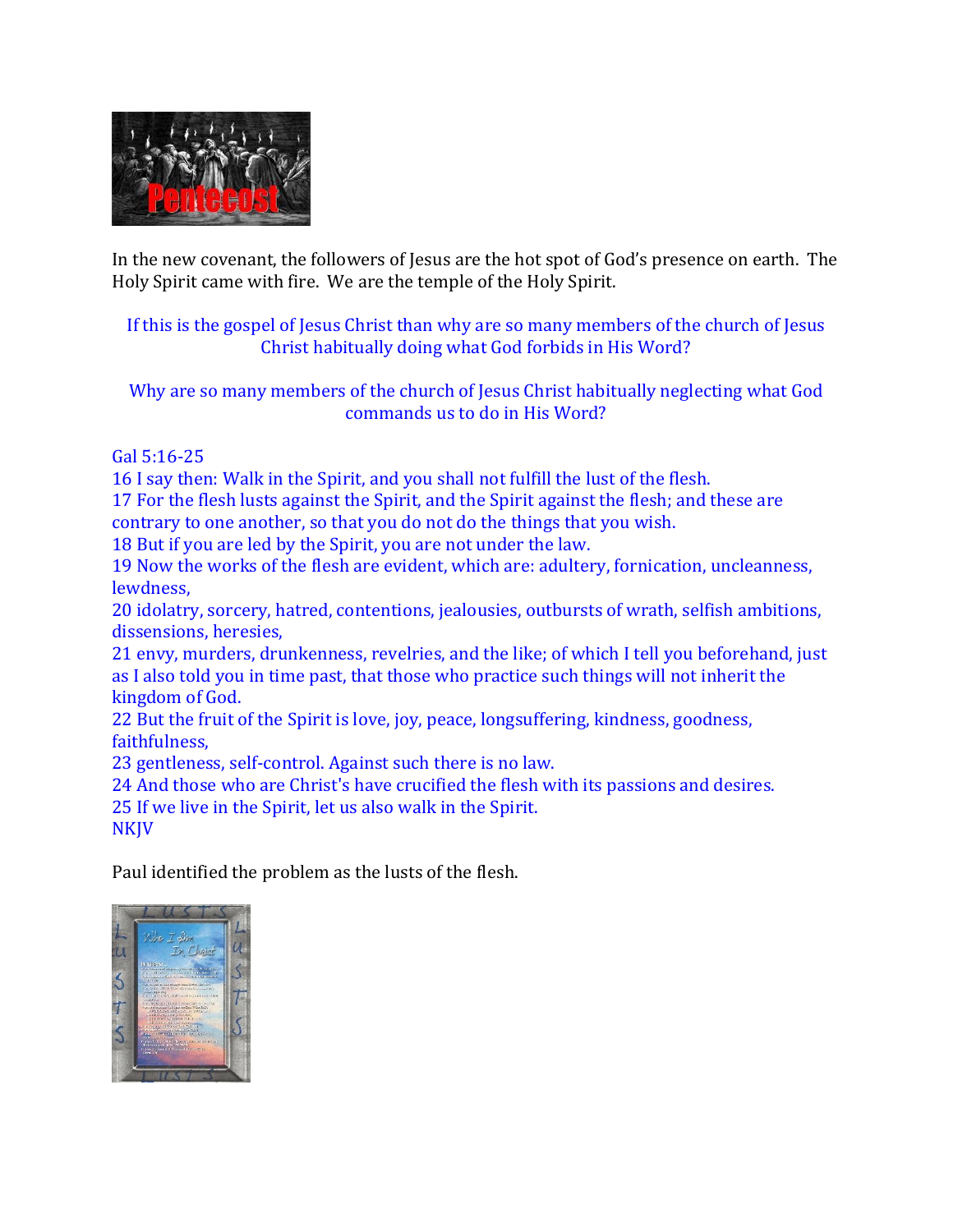The word lusts are a translation of the Word epithumia (ep-ee-thoo-mee'-ah); a longing (especially for what is forbidden): It is also translated concupiscence, desire, lust (after).

The flesh is our body as opposed to our soul and our spirit. It is the frame that we live in. David Needham calls it our earth suit.

Within our flesh there are perverted desires, lusts that God never intended for mankind to have.

These lusts in our frame include the…

- Desire for personal revenge
- Desire for power over others
- Desire to have our way
- Desire to use perverted means to satisfy our sexual desires
- Desire to be praised by men
- Desire to be our own God
- Desire to create our own gods
- Desire to escape responsibility

These perverted lusts are so powerful that they can cause us to become like unreasoning animals or creatures of instinct. (2 Peter 2:12; Jude 10).

2 Peter 2:12

12 But these men blaspheme in matters they do not understand. They are like brute beasts, creatures of instinct, born only to be caught and destroyed, and like beasts they too will perish.

NIV

The fulfillment of these perverted desires seems reasonable to us.

It appears to us that…

- Satisfying these perverted desires is the best way to meet the emotional needs we all have in our soul.
- Satisfying these perverted desires is just. Something that will make the world a better place. Something that we deserve or that we are entitled to.
- Satisfying these perverted desires is worth it. It can seem to us that satisfying these perverted desires is worth any sacrifice we have to make to fulfill them.

We can always find people that will support the fulfillment of our perverted desires.

We can form clubs with them; create social movements with them; form new religions with them; form communities with them.

As we follow these perverted desires we end up in bondage and a slave to sin.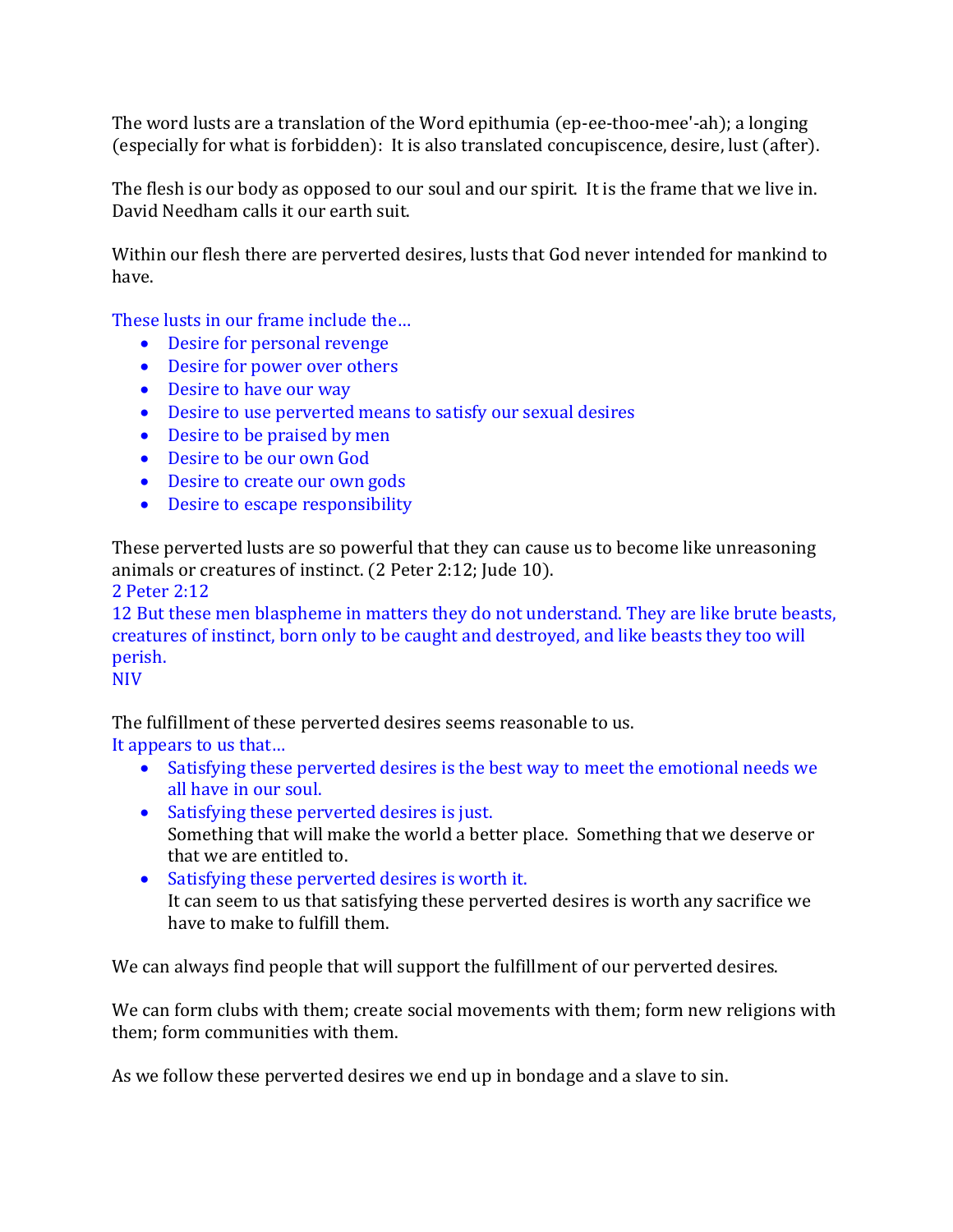Romans 6:16

16 Do you not know that to whom you present yourselves slaves to obey, you are that one's slaves whom you obey, whether of sin leading to death, or of obedience leading to righteousness? NKJV



If you receive Jesus, you become the temple of the Holy Spirit.



But you still live in the same earth suit or the same frame.

God has given you what you need to overcome the flesh and its perverted desires. Through the gospel of Jesus Christ God has provided everything we need for life and Godliness. 2 Peter 1:2-4

2 Grace and peace be multiplied to you in the knowledge of God and of Jesus our Lord, 3 as His divine power has given to us all things that pertain to life and godliness, through the knowledge of Him who called us by glory and virtue,

4 by which have been given to us exceedingly great and precious promises, that through these you may be partakers of the divine nature, having escaped the corruption that is in the world through lust.

**NKJV** 

But it is a war of competing lusts! Gal 5:16-17 16 I say then: Walk in the Spirit, and you shall not fulfill the lust of the flesh. 17 For the flesh lusts against the Spirit, and the Spirit against the flesh; and these are contrary to one another, so that you do not do the things that you wish.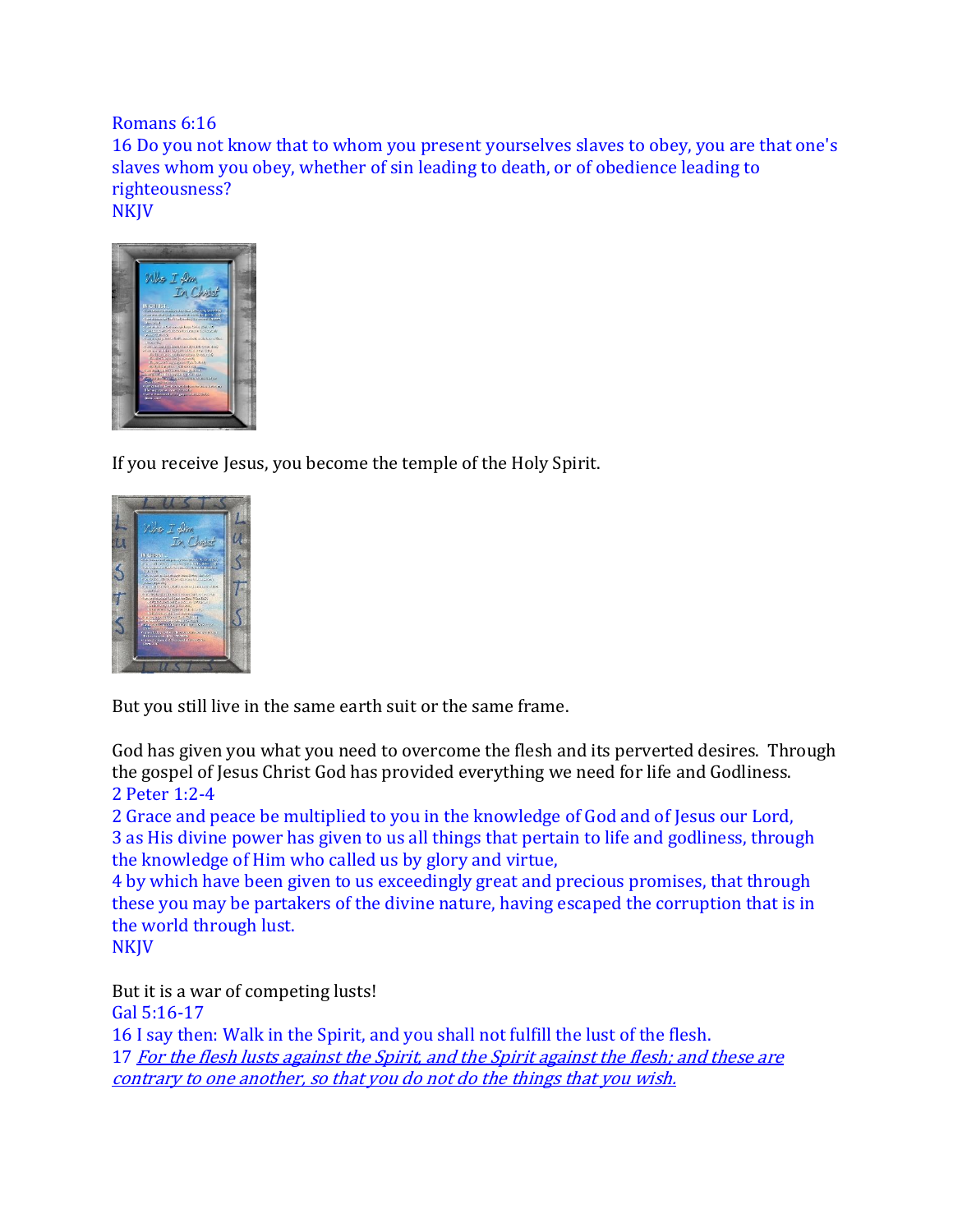In Galatians 5:16 the apostle Paul told the church their part in overcoming the flesh and its desires. He said walk in the Spirit in verse 16 and again in verse 25.

# How do you walk in the Spirit?

1. To walk in the Spirit, we must believe we are born again by the Spirit.

We must believe we are dead to sin and alive to God.

Rom 6:1-11

1 What shall we say then? Shall we continue in sin that grace may abound? 2 Certainly not! How shall we who died to sin live any longer in it?

3 Or do you not know that as many of us as were baptized into Christ Jesus were baptized into His death?

4 Therefore we were buried with Him through baptism into death, that just as Christ was raised from the dead by the glory of the Father, even so we also should walk in newness of life.

5 For if we have been united together in the likeness of His death, certainly we also shall be in the likeness of His resurrection,

6 knowing this, that our old man was crucified with Him, that the body of sin might be done away with, that we should no longer be slaves of sin.

7 For he who has died has been freed from sin.

8 Now if we died with Christ, we believe that we shall also live with Him,

9 knowing that Christ, having been raised from the dead, dies no more. Death no longer has dominion over Him.

10 For the death that He died, He died to sin once for all; but the life that He lives, He lives to God.

11 Likewise you also, reckon yourselves to be dead indeed to sin, but alive to God in Christ Jesus our Lord.

2. To walk in the Spirit, we must yield to the Spirit.

# Romans 6:12-19

12 Therefore do not let sin reign in your mortal body, that you should obey it in its lusts.

13 And do not present your members as instruments of unrighteousness to sin, but present yourselves to God as being alive from the dead, and your members as instruments of righteousness to God.

14 For sin shall not have dominion over you, for you are not under law but under grace.

15 What then? Shall we sin because we are not under law but under grace? Certainly not!

16 Do you not know that to whom you present yourselves slaves to obey, you are that one's slaves whom you obey, whether of sin leading to death, or of obedience leading to righteousness?

17 But God be thanked that though you were slaves of sin, yet you obeyed from the heart that form of doctrine to which you were delivered.

18 And having been set free from sin, you became slaves of righteousness.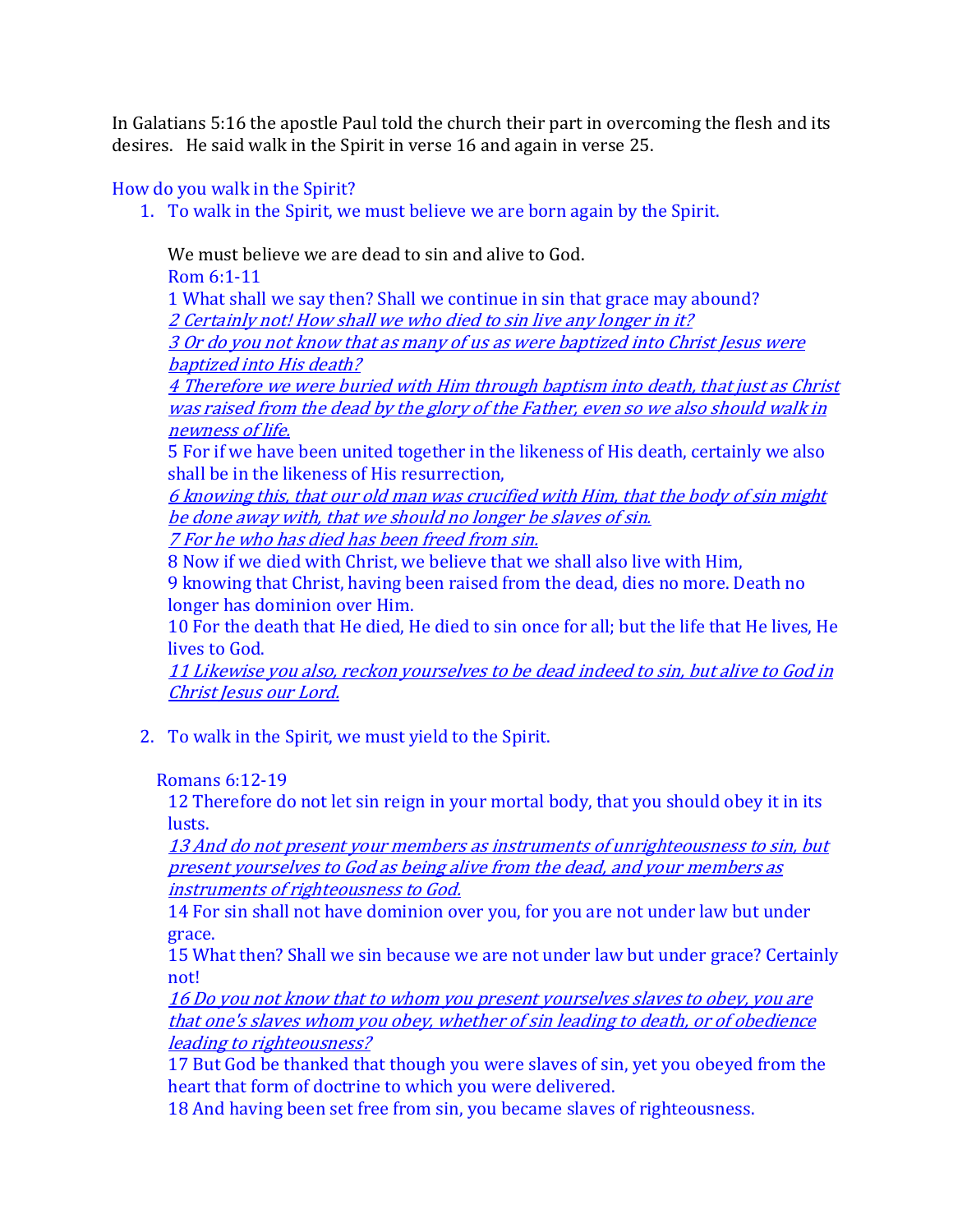19 I speak in human terms because of the weakness of your flesh. For just as you presented your members as slaves of uncleanness, and of lawlessness leading to more lawlessness, so now present your members as slaves of righteousness for holiness.

Romans 8:12-17

12 Therefore, brethren, we are debtors — not to the flesh, to live according to the flesh.

13 For if you live according to the flesh you will die; but if by the Spirit you put to death the deeds of the body, you will live.

14 For as many as are led by the Spirit of God, these are sons of God.

15 For you did not receive the spirit of bondage again to fear, but you received the Spirit of adoption by whom we cry out, "Abba, Father."

16 The Spirit Himself bears witness with our spirit that we are children of God, 17 and if children, then heirs — heirs of God and joint heirs with Christ, if indeed we suffer with Him, that we may also be glorified together. **NKJV** 

## Rom 12:1-2

1 I beseech you therefore, brethren, by the mercies of God, *that you present your* bodies a living sacrifice, holy, acceptable to God, which is your reasonable service. 2 And do not be conformed to this world, but be transformed by the renewing of your mind, that you may prove what is that good and acceptable and perfect will of God.

NKJV

Paul said to walk in the Spirit is to be led by the Spirit (Gal. 5:18).

To be led by the Spirit we must yield our members to the Spirit.

3. To walk in the Spirit, we must know the mind of the Spirit.

# Rom 8:1-11

1 There is therefore now no condemnation to those who are in Christ Jesus, who do not walk according to the flesh, but according to the Spirit.

2 For the law of the Spirit of life in Christ Jesus has made me free from the law of sin and death.

3 For what the law could not do in that it was weak through the flesh, God did by sending His own Son in the likeness of sinful flesh, on account of sin: He condemned sin in the flesh,

4 that the righteous requirement of the law might be fulfilled in us who do not walk according to the flesh but according to the Spirit.

5 For those who live according to the flesh set their minds on the things of the flesh, but those who live according to the Spirit, the things of the Spirit.

6 For to be carnally minded is death, but to be spiritually minded is life and peace.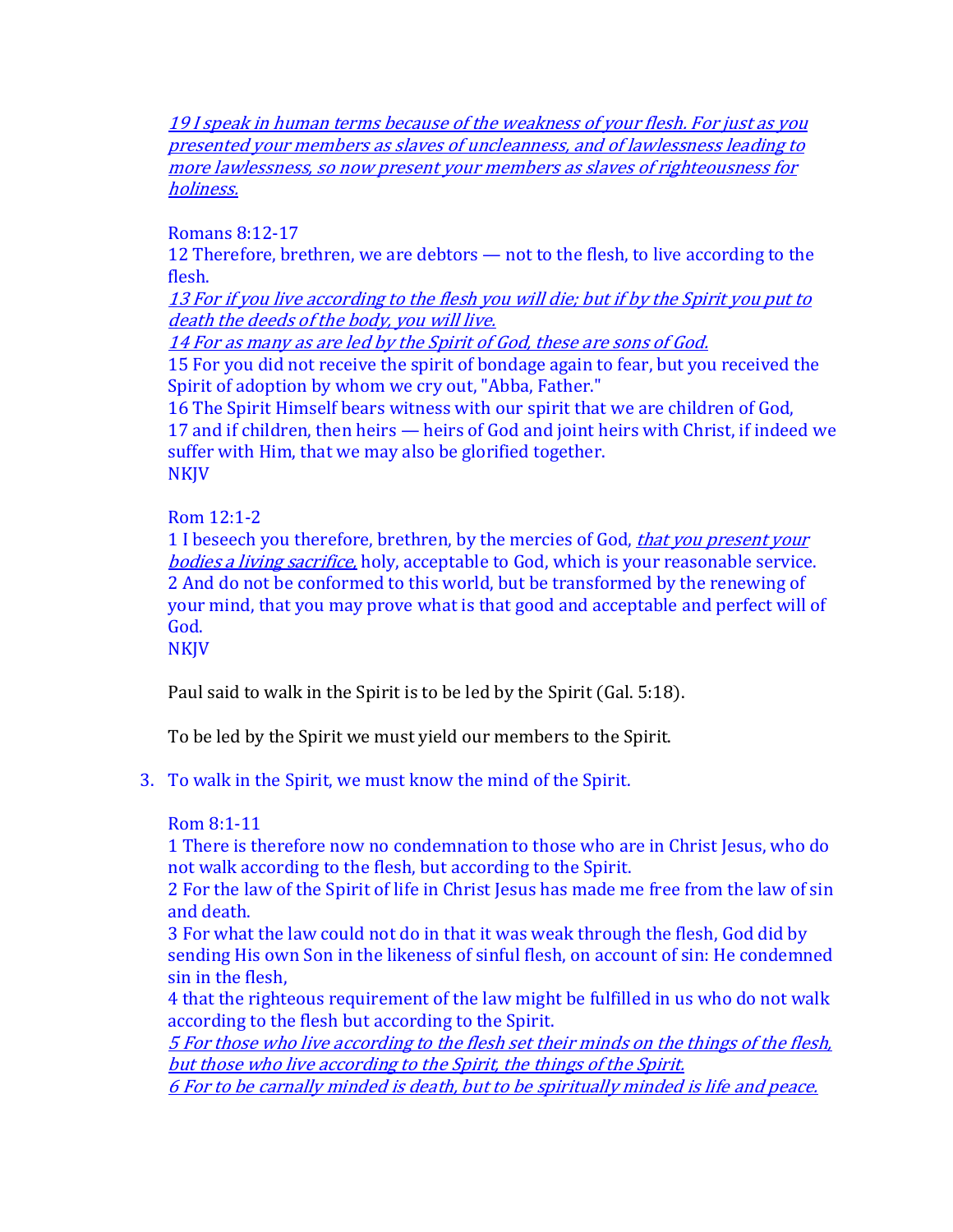7 Because the carnal mind is enmity against God; for it is not subject to the law of God, nor indeed can be.

8 So then, those who are in the flesh cannot please God. 9 But you are not in the flesh but in the Spirit, if indeed the Spirit of God dwells in you. Now if anyone does not have the Spirit of Christ, he is not His. 10 And if Christ is in you, the body is dead because of sin, but the Spirit is life because of righteousness. 11 But if the Spirit of Him who raised Jesus from the dead dwells in you, He who raised Christ from the dead will also give life to your mortal bodies through His Spirit who dwells in you. NKJV

To walk by the Spirit, we must know the mind of the Spirit. Paul called this being spiritually minded. (Romans 8:6)

To know the mind of the Spirit, we need to be connected to…

- The Word of God (2 Timothy 3:16-17)
- The church of God (Hebrews 3:13)
- The purpose of God (Matthew 4:19; Matthew 28:19-20)

We must join the Holy Spirit where He is working to know His mind.

The Holy Spirit is working through the Word of God in the church of God to accomplish the purpose of God!

He is not interested in revealing His mind to anyone that is not willing to join Him where He is working. If you are going to be led by the Holy Spirit, the Holy Spirit must be your Lord!

We can either live our life walking in the flesh and fulfilling its desires or we can live our life walking in the Spirit and fulfilling His desires.

If you are living your life walking in the flesh and fulfilling it's desires, how is that working out for you? How has that worked out for you?

It is not easy to walk in the Spirit. Besides the resistance of the flesh and its desires, we will be persecuted.

2 Timothy 3:12 12 Yes, and all who desire to live godly in Christ Jesus will suffer persecution. **NKJV** 

Because it is not easy, you must have faith that it will be worth it all when we see Jesus. Listen to what Paul said…